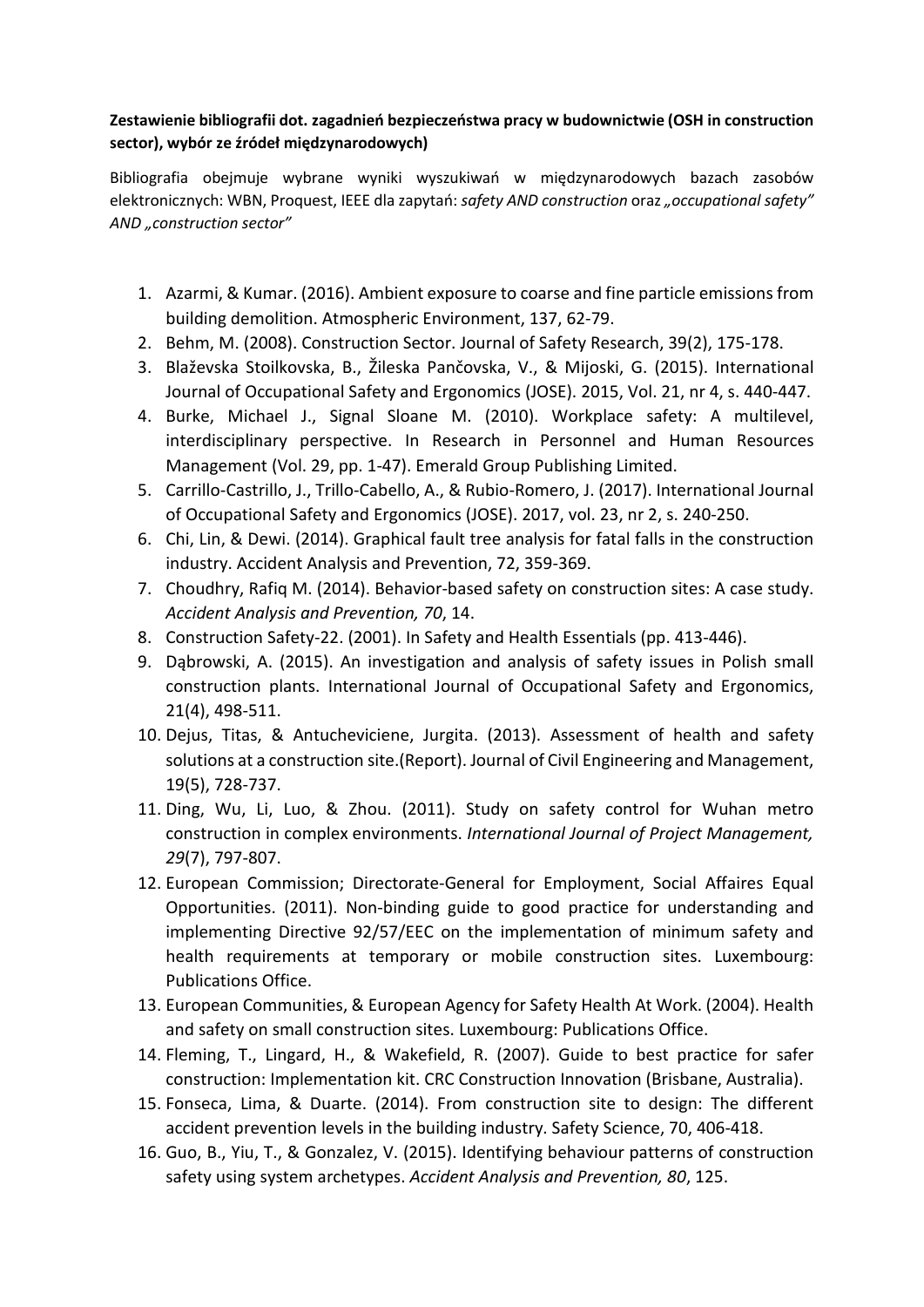- 17. Gürcanli, & Müngen. (2009). An occupational safety risk analysis method at construction sites using fuzzy sets. International Journal of Industrial Ergonomics, 39(2), 371-387.
- 18. Hellstedt, M., Kaustell, K.O. & Kivinen T. (2013). The occupational safety on the construction sites of the farm production buildings in Finland. Journal of Agricultural Engineering, 44(2s), Journal of Agricultural Engineering, 01 September 2013, Vol.44(2s).
- 19. Ismail, Z., Doostdar, S., & Harun, Z. (2012). Factors influencing the implementation of a safety management system for construction sites. Safety Science, 50(3), 418-423.
- 20. Kamardeen, I. (2009). Controlling Accidents and Insurers' Risks in Construction : A Fuzzy Knowledge-Based Approach. New York: Nova Science.
- 21. Khosravi, Y., Asilian-Mahabadi, H., Hajizadeh, E., Hassanzadeh-Rangi, N., Bastani, H., & Behzadan, A. (2014). Factors Influencing Unsafe Behaviors and Accidents on Construction Sites: A Review. International Journal of Occupational Safety and Ergonomics, 20(1), 111-125.
- 22. Kines, Andersen, Spangenberg, Mikkelsen, Dyreborg, & Zohar. (2010). Improving construction site safety through leader-based verbal safety communication. *Journal of Safety Research, 41*(5), 399-406.
- 23. Koh, Tas Yong, & Rowlinson, Steve. (2012). Relational approach in managing construction project safety: A social capital perspective. *Accident Analysis and Prevention, 48*, 134.
- 24. Lee, T., & Han, C. (2013). Analysis of Working Postures at a Construction Site Using the OWAS Method. International Journal of Occupational Safety and Ergonomics, 19(2), 245-250.
- 25. Misiurek, Katarzyna, & Misiurek, Bartosz. (2017). Methodology of improving occupational safety in the construction industry on the basis of the TWI program. Safety Science, 92, 225-231.
- 26. Rauscher, K., & Runyan, C. (2012). Young worker safety in construction: Do family ties and workgroup size affect hazard exposures and safety practices? *Work, 42*(4), 549- 558.
- 27. Reyes, Juan P., San-Jose, Jose T., Cuadrado, Jesus, & Sancibrian, RamoN. (2014). Health & Safety criteria for determining the sustainable value of construction projects. *Safety Science, 62*, 221.
- 28. Safety and health in the construction sector : "Training: Temporary or mobile construction sites". (Volume 1 ed.). (0000). Luxembourg: OPOCE.
- 29. Stephenson, S. (2012). Construction site communication calls for CONSTANT VISUAL REMINDERS. Industrial Safety & Hygiene News, 46(5), 58.
- 30. Terrés, F., Castejón, E., & Mondelo, P. (2013). Corporate Motivation to Risk Prevention: Applied Exploratory Analysis in Construction Sector in Catalonia. Human Factors and Ergonomics in Manufacturing & Service Industries, 23(3), 173-185.
- 31. Titas, D. (2013). Typical Solutions for the Construction Site Employees' Safety. Procedia Engineering, 57, 238-243.
- 32. Toole, T. Michael. (2002). Construction site safety roles.(Abstract). Journal of Construction Engineering and Management, 128(3), 203-210.